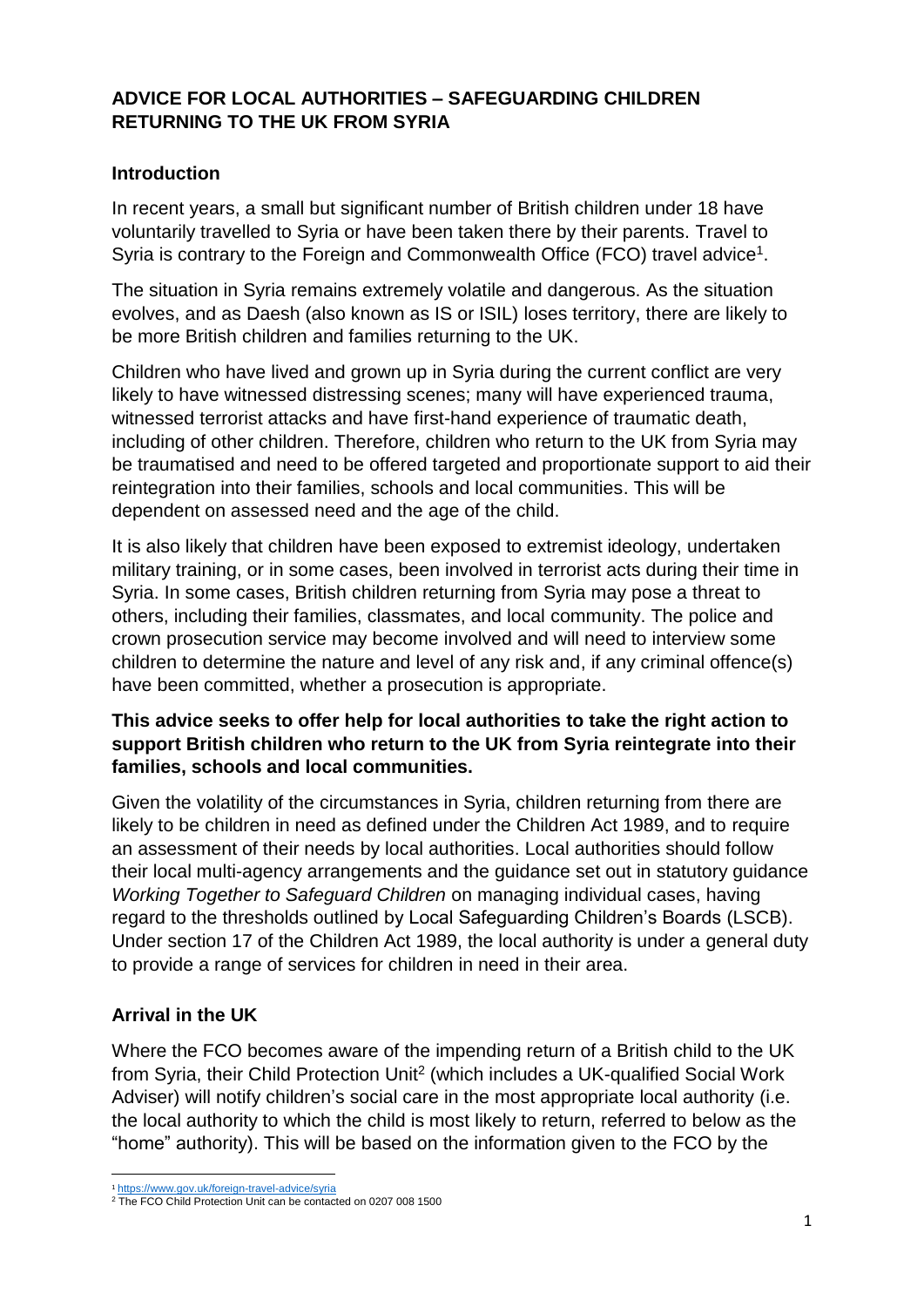returnees and is likely to be the local authority where the British child, or family, was previously resident. Local authorities could also additionally receive referrals about British children from local Police or the Metropolitan Police before or after they return to the UK, or from other practitioners who come into contact with children after their return. The FCO will only be aware of children and families with British nationality and it is therefore possible that local authorities could come across non-British nationals who have also been involved in the Syrian conflict. In these circumstances, local authorities should follow their local multi-agency arrangements and the guidance set out in *Working Together to Safeguard Children*<sup>3</sup> which refers to the considerations which apply in relation to children with links to a foreign country.

On arrival in the UK, Counter Terrorism Ports Police officers will likely use their powers under Schedule 7 of the Terrorism Act 2000 to stop any individuals (including children) if they are identified as returning from Syria to determine whether they may have been involved in the commission, preparation or instigation of any act of terrorism. The code of practice on this Schedule makes specific reference to the questioning of children. It recommends that children be examined in the presence of a social worker (or other non-law enforcement agency employee). This makes early engagement by local authorities imperative. At all times, the safety and welfare of the child is paramount.

It may be appropriate for a social worker from the home authority (rather than a port authority social worker) to travel to the port of entry. This will allow the home local authority social worker to follow their usual procedures in assessing the needs of a child and making the most appropriate care arrangements, should this be necessary. Cooperative communication between the port and home local authorities will be important, particularly whilst the child and family are in transit. If emergency action is required to ensure immediate protection for a child, for example if a child becomes known to authorities unannounced or arrives unaccompanied at a port, *Working Together to Safeguard Children* is clear about the process that must be followed. The local authority in whose area a child is found is responsible for taking such emergency action and only when a second local authority explicitly accepts responsibility (to be followed up in writing) is the first authority relieved of this responsibility.

## **DISCHARGING STATUTORY DUTIES**

## **Statutory child protection powers**

Local authorities will be familiar with their statutory duties under the Children Act 1989 to safeguard and promote the welfare of children suffering, or likely to suffer, significant harm. For any child referred to the local authority, including a child who may be returning from Syria, local multi agency arrangements should be followed and any assessment of need should be carried out.

Following acceptance of a referral by the local authority children's social care, an assessment will determine whether a child returning from Syria requires services as a child in need or a child at risk of significant harm requiring further safeguarding.

**<sup>.</sup>** <sup>3</sup> Under the section "Focusing on the needs and views of the child"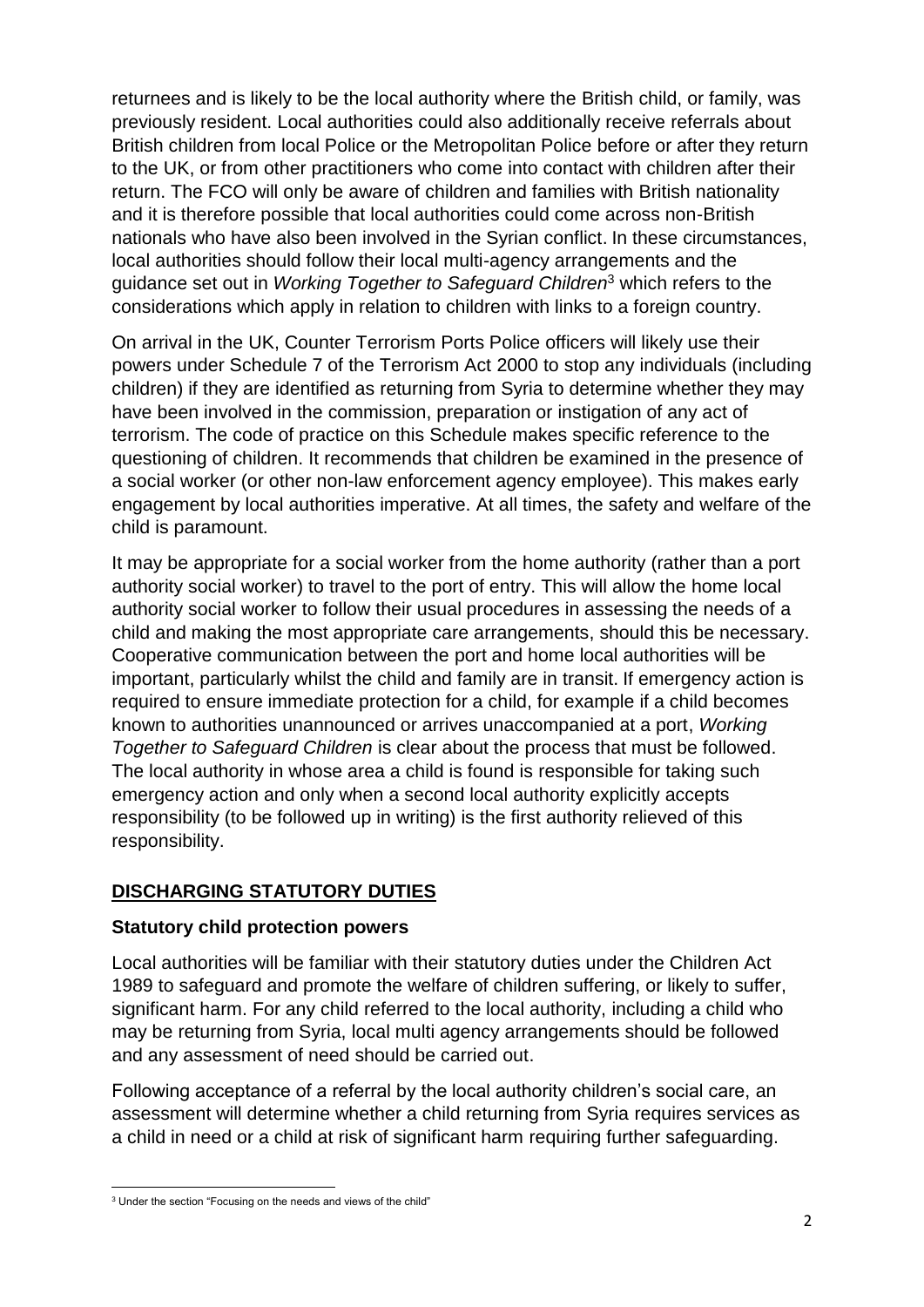## **Statutory assessment of needs**

Children present as unique individuals and the purpose of an assessment is to understand the nature and level of individual needs and decide if the child and their family require services. An assessment of the risk and protective factors for the child, as set out in *Working Together to Safeguard Children*, should be undertaken. The assessment should take account of the child's development needs, the parental capacity to provide for their child and the wider environmental factors. In assessing the child and in any subsequent provision of services, particular consideration will need to be given to the following:

- the extreme conditions under which the children have lived whilst in Syria;
- the trauma that they will have experienced;
- the short, medium and long-term impact on their physical, mental and emotional development;
- $\bullet$  their vulnerability on returning to the UK; and,
- the potential risk that they may pose in terms of radicalising others or carrying out terrorist activity.

It will be for local authority social workers to determine whether the thresholds for assessment and the provision of any statutory services under section 17 or for making enquiries under section 47 of the Children Act 1989 are met. A child returning to the UK from Syria could require the assistance of multiple agencies and experts to safeguard and promote their welfare. Therefore, early and effective information sharing between and within agencies, and effective multi-agency working will be important. This should include local authority children's social care working with local Prevent co-ordinators and the Police to seek and share information, as well as other local services such as housing, health, education, legal and community relations. Any multi-agency strategy meetings for returning children should include appropriate representation from agencies who are able to help the child and their family. This may include mental health experts to advise on what support might be required.

# **Legal options**

The assessment of need and any subsequent strategy meetings between local agencies will determine the nature and level of risk a child may be facing.

In cases where local authorities decide to seek the removal of a child from their parents or take other action through the family courts, senior police officers should be involved as appropriate and consulted as part of the deliberations ahead of submitting the application. They may have additional information, such as intelligence, and be able to advise on conditions that should be considered as part of the application.

## **Statutory review of support provided**

Where the outcome of the child's assessment is continued social care involvement with the child, the social worker should agree a plan of action with other professionals and discuss this with the child where at all possible and their family.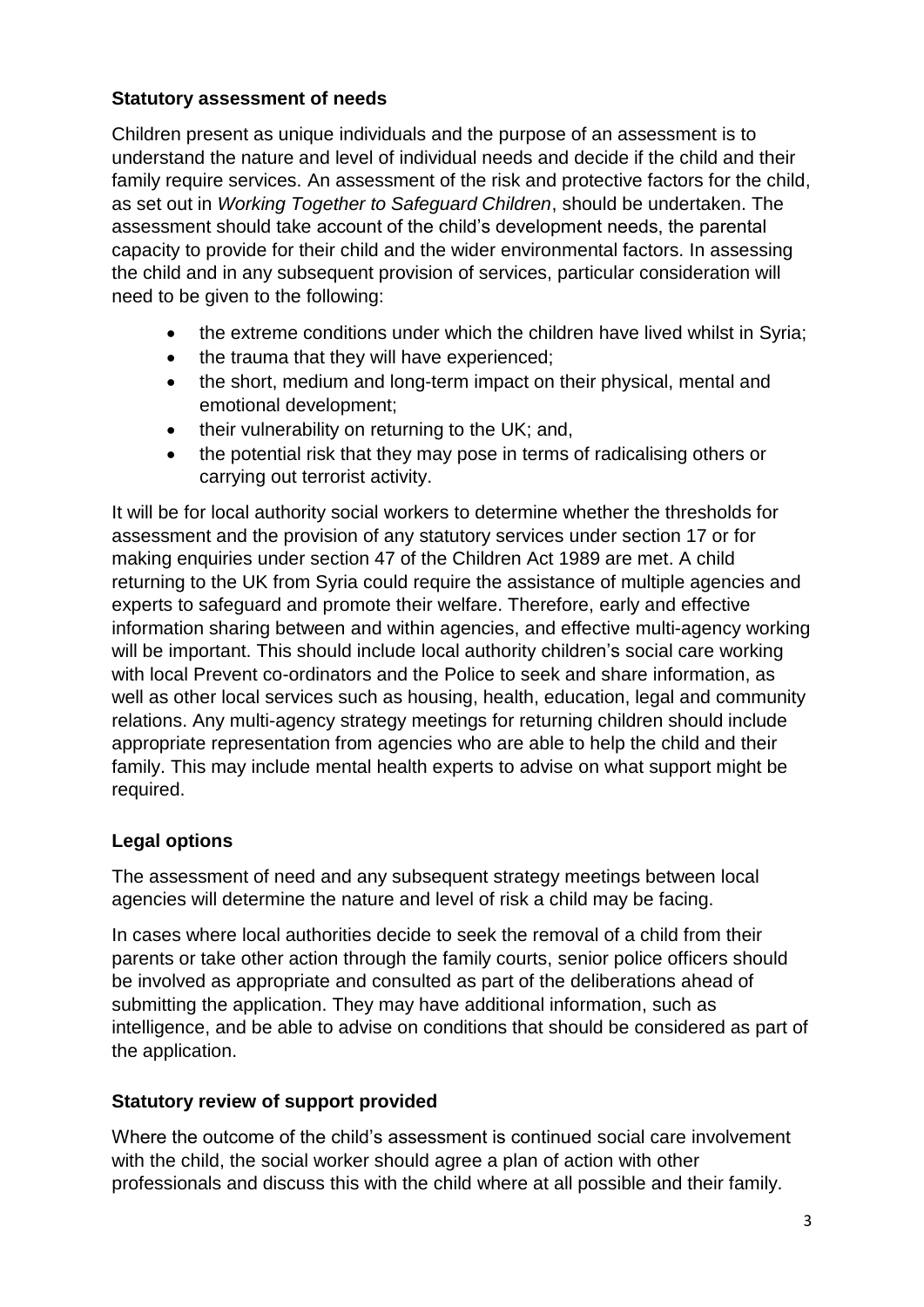The plan should be reviewed regularly - within three months of the initial assessment and then within six months of the initial review - to check sufficient progress has been made to meet the child's needs and the level of risk faced by the child.

# **Reintegration of child into education**

The law requires all children in England to continue in education or training until their 18<sup>th</sup> birthday and local authorities should actively encourage, enable and assist children aged 16-18 to participate in education or training. Local authorities should satisfy themselves that children under the age of 16 who return to the UK are receiving a suitable full time education. Prior to the child's return to full time mainstream education, local authorities should consider carrying out a specialist assessment that examines the full risks of the child's (re)admission.

Following this assessment, the local authority should develop a clear and comprehensive plan, in consultation with appropriate experts, which will address the nature of and mitigate any risk(s) to the child, staff members and other pupils at the school. Local authorities should engage with all schools, and all schools have a requirement to ensure that teachers and other staff in the school have the skills, knowledge and understanding to keep all pupils safe.

To inform decisions about school safeguarding, the sharing of information between agencies will be important. As set out in *Working Together to Safeguard Children*<sup>4</sup> , where a child is assessed under the Children Act 1989, the social worker should inform, in writing, all the relevant agencies and the family of their decisions and, if the child has been assessed to be a child in need, of the plan for providing support.

# **PROVIDING SUPPORT**

Local authorities, in developing local safeguarding policy and procedures, will need to ensure local arrangements for any children returning from Syria are in place. These should make clear the respective responsibilities of partner agencies and highlight the services available to support returning children.

There is centrally funded support available for local authorities to help all British children or families who return to the UK from Syria. Local authorities should engage with the centrally funded provider, Tavistock and Portman NHS Foundation Trust, to agree the provision of services to returning children locally.

## **Mental health and emotional wellbeing assessment and treatment**

The Home Office has funded the Tavistock and Portman NHS Foundation Trust *(0208 938 2226 / [ReturningFamilies@tavi-port.nhs.uk\)](mailto:ReturningFamilies@tavi-port.nhs.uk)* to assist local authorities and local NHS trusts to conduct comprehensive mental health and emotional wellbeing assessments of all British children returning from Syria. The Tavistock and Portman NHS Foundation Trust will ensure coordination for the provision of mental or emotional health interventions for the child and family as identified by their assessments. This may include direct provision of treatment, referral to another

 $\overline{a}$ <sup>4</sup> Under "Assessment of a child under the Children Act 1989"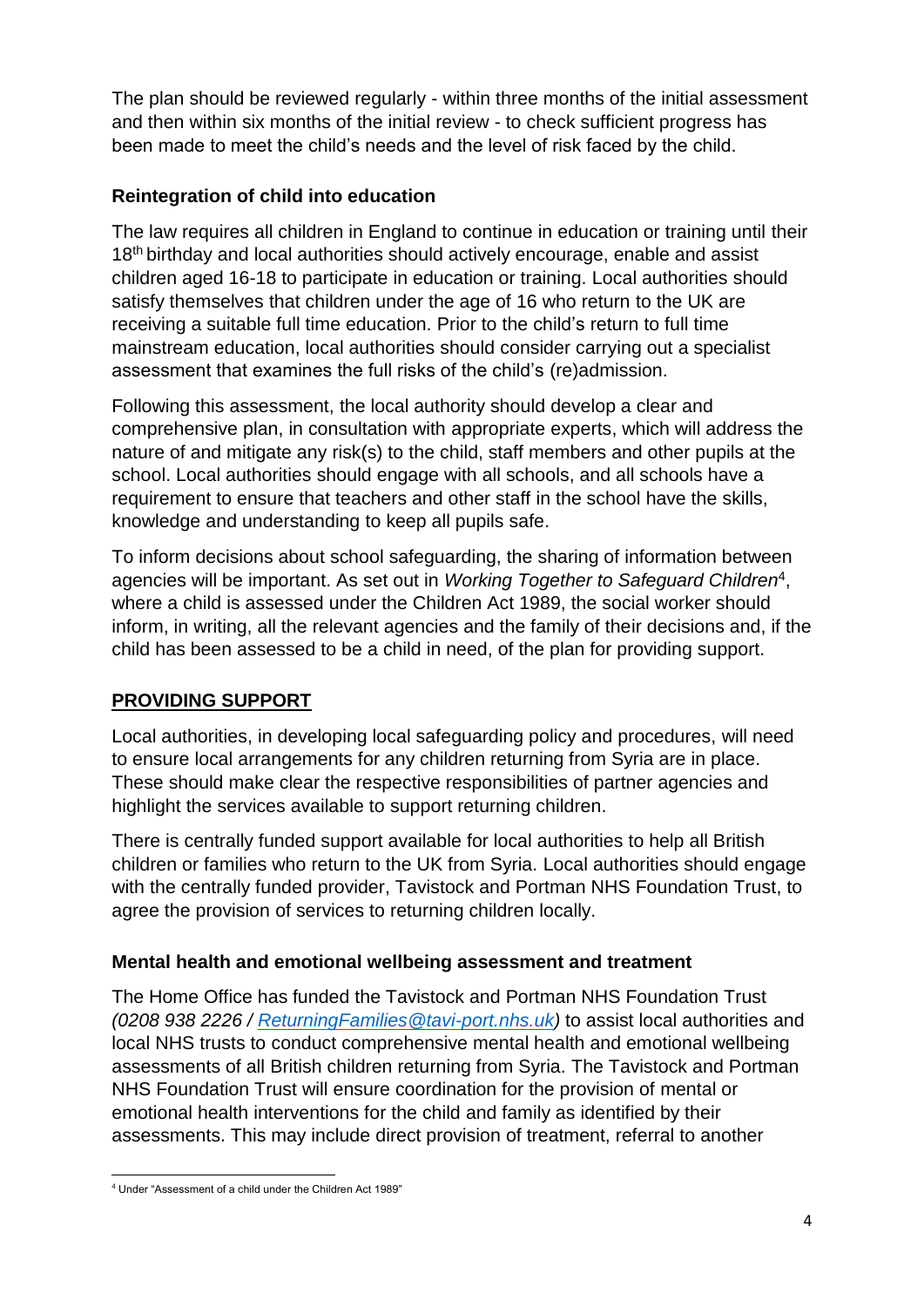appropriate specialist service or supporting the local NHS providers. This will be dependent on both expertise and practical considerations.

## **Key worker support**

The Home Office is currently exploring options around a key worker service for children returning from Syria which will provide support and advocacy for the child and their family to reintegrate into the UK. Given the child's absence from the UK, a key worker will facilitate communication with different local services, help the family access support to which they are entitled, and sign up the children to local schools and GP services. The key worker will also be able to work intensively with the family over the longer term to encourage a protective environment for children and reintegration into school and the community. Local authorities can obtain information on this provision by contacting [Returning.Families@homeoffice.x.gsi.gov.uk](mailto:Returning.Families@homeoffice.x.gsi.gov.uk)

If an assessment determines that a returning child from Syria requires statutory services, and the local authority children's social care team decide to utilise the Tavistock and Portman NHS Foundation Trust, social workers should coordinate the access to provision of these services. Where a child is assessed as not requiring statutory services, they can also be referred to the Tavistock and Portman NHS Foundation Trust and the assessing social worker should coordinate the referral to these services. Local authorities should also contact the Home Office to understand what key worker support can be provided and how this can be coordinated. The Tavistock and Portman NHS Foundation Trust will work closely with the returning child and family over the long term to provide support: for example, diagnosis and treatment for latent mental health conditions suffered by those returning from a conflict zone. Should safeguarding concerns arise during the course of their engagement, centrally funded organisations will refer these to local authority children's social care.

# **TACKLING THE RISK OF RADICALISATION**

# **Channel referral**

Through the Prevent Duty and Channel Panels, some local authorities will be familiar with the work of Home Office's Office of Security and Counter Terrorism (OSCT) approved Ideological Intervention Providers (IP) who understand the ideology of extremism and who will seek to steer a vulnerable person away from it. Depending on the outcome of the child's assessment by the multi-agency panel, it might be deemed appropriate to commission an IP to work with a child returning from Syria. The panel should take views from other providers, such as Tavistock and Portman NHS Foundation Trust, on the appropriate timing of introducing an IP as there is some research which suggests that ideology can initially provide a protective mental factor. Where appropriate, the local authority should contact their local Prevent Police Practitioner to commission a suitable IP.

# **Desistance and disengagement programme for adults**

The Home Office has a new programme aimed at changing the behaviour (desistance) and beliefs (disengagement, or 'de-radicalisation') of people who are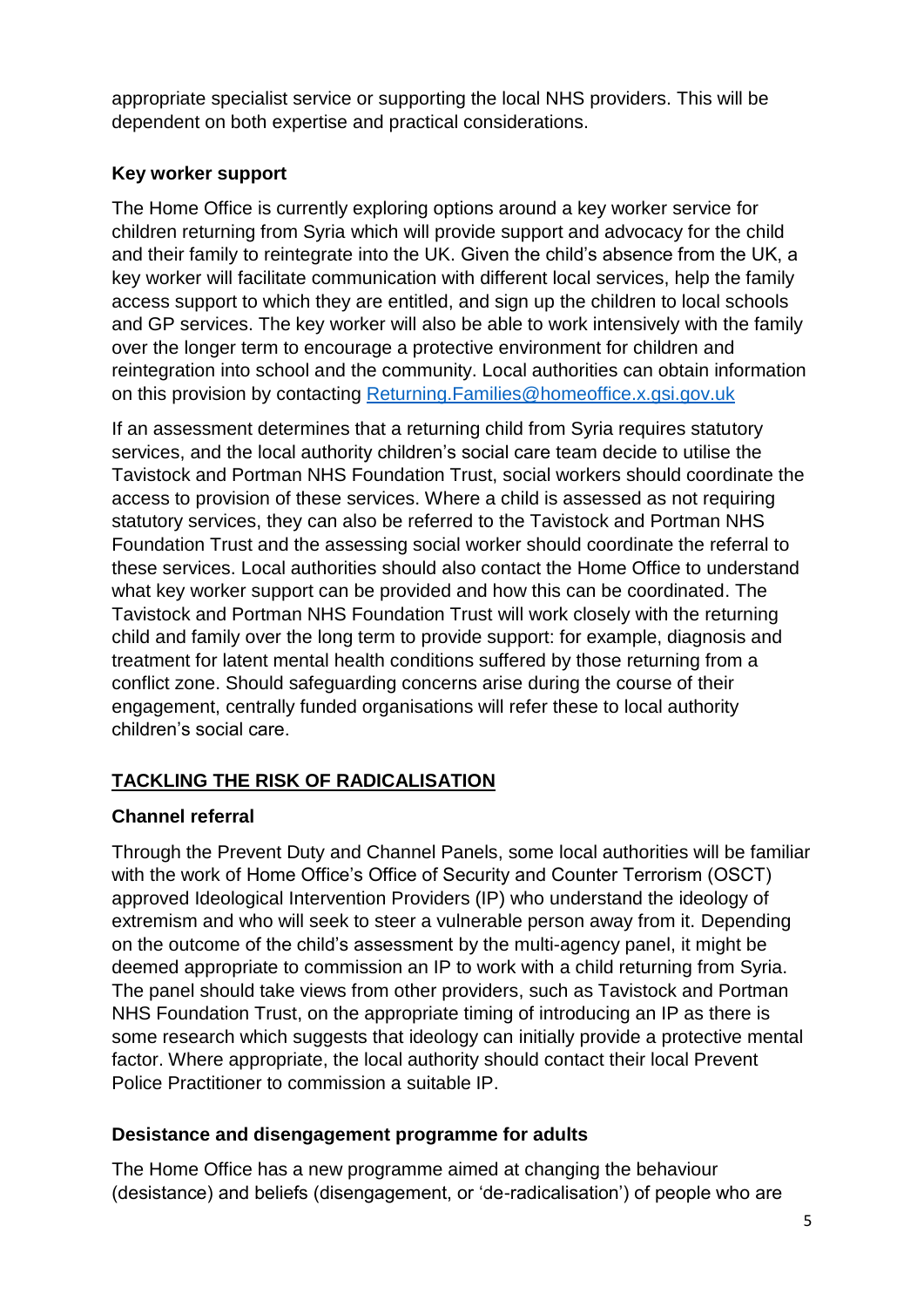unsuitable for Channel. This programme provides funding for more intensive and bespoke series of interventions than Channel is able to, often going beyond what is available from statutory partners, given the generally higher risk profile of those who will be referred to it.

Many of the parents returning from Syria will be on this programme and the police will be able to provide confirmation. Where parents are on this programme, the multiagency panel should ensure there are clear lines of communication between the IP they commission for the family and the desistance and disengagement IP already in place.

If a parent is not on the desistance and disengagement programme, local authorities may want to consider whether to encourage a returning parent to take part in it as a measure to help safeguard their child. More information on the programme can be obtained from the Home Office at [D&DProgramme@homeoffice.x.gsi.gov.uk.](mailto:D&DProgramme@homeoffice.x.gsi.gov.uk)

## **Preventing further travel**

To reduce the risk of the child leaving the UK again, the local authority may wish to consider asking the parents to surrender the child's passport to the Police. If parents do not comply, it is open to the local authority to make an application to the court (including on an out of hours basis where necessary) seeking the confiscation of the child's passport pending the resolution of a legal matter and/or until a decision on the future of the child's care has been made. Legal advice on how best to proceed where such action is contemplated should be sought as necessary.

## **Identifying other vulnerable individuals**

Local authorities will be familiar with their duties under the Prevent Duty<sup>5</sup>. Where local authorities are engaging with a child and family who have returned from Syria, they should consider whether other friends and family members that are in close contact with the returners are vulnerable to being radicalised. If appropriate, a Prevent referral should be made.

## **Media handling and community cohesion**

Cases such as these can become high profile and generate interest in the media and local community. They can also result in domestic disturbances. Local authorities and other agencies should therefore be prepared to handle, address and practically respond to press enquiries and domestic disturbances accordingly.

## **Working with other Local Authorities**

It is possible that a returning child or family's footprint may straddle across two or more local authorities requiring local authorities to agree responsibilities, share information, and review actions.

**<sup>.</sup>** 5 [https://www.gov.uk/government/uploads/system/uploads/attachment\\_data/file/445977/3799\\_Revised\\_Prevent\\_Duty\\_Guidance\\_\\_England\\_Wales\\_V2-](https://www.gov.uk/government/uploads/system/uploads/attachment_data/file/445977/3799_Revised_Prevent_Duty_Guidance__England_Wales_V2-Interactive.pdf) [Interactive.pdf](https://www.gov.uk/government/uploads/system/uploads/attachment_data/file/445977/3799_Revised_Prevent_Duty_Guidance__England_Wales_V2-Interactive.pdf)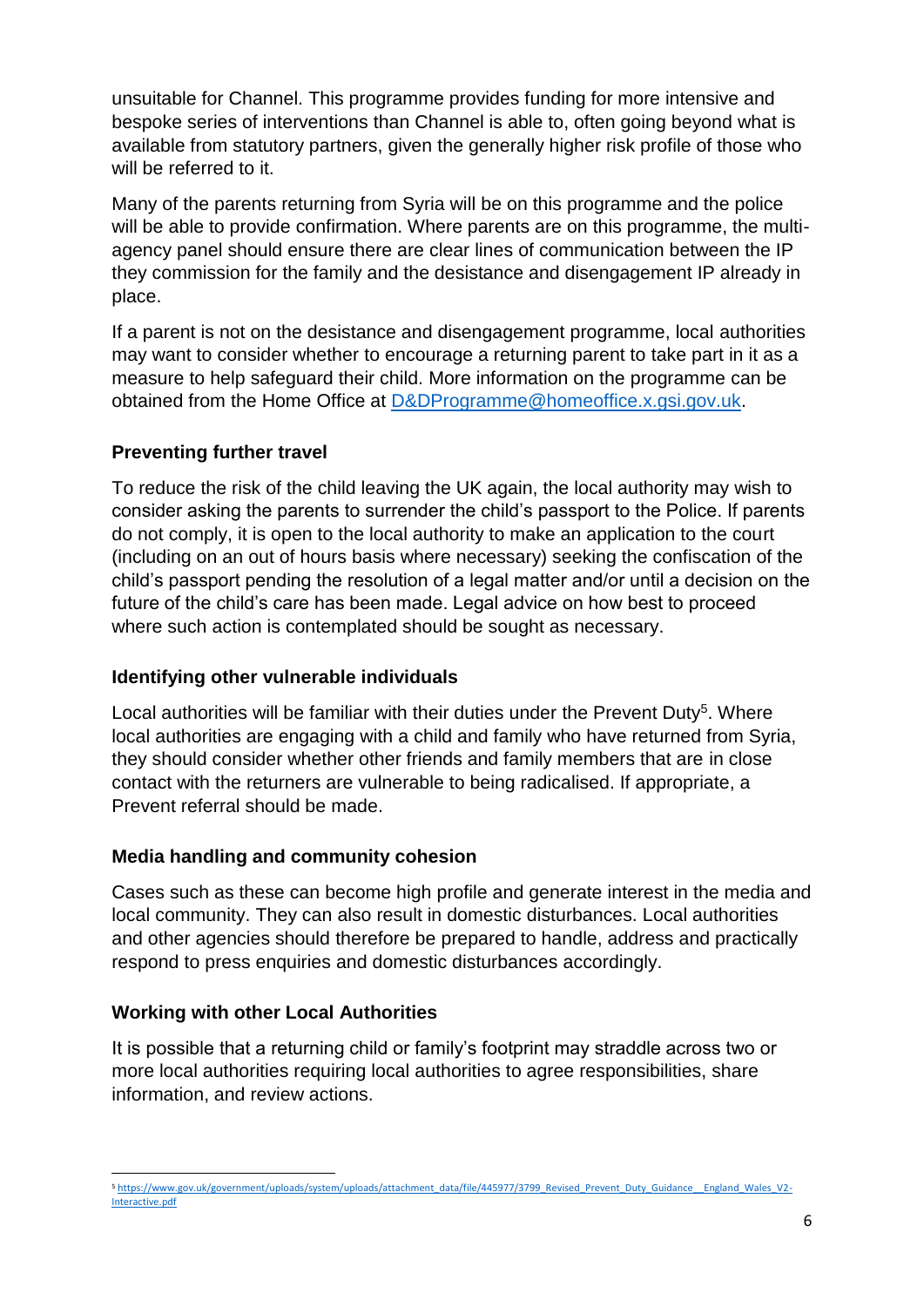Local authorities will be aware that some local authorities have more experience of dealing with cases of children returning from conflict zones as well as related cases such as preventing children travelling to conflict zones, for example, Syria. Local authorities who require assistance in dealing with cases involving British children returning from Syria can contact the Due Diligence and Counter Extremism Division (DDCED*, 020 7340 7264 /* [counter.extremism@education.gsi.gov.uk\)](mailto:counter.extremism@education.gsi.gov.uk) in the Department for Education. The DDCED will be able to help identify the nearest experienced local authority to enable the sharing of expertise and the identification of the relevant professionals and practitioners to consider involving in these types of cases.

#### **Further updates / feedback**

The Department for Education will seek to update this advice in the future to reflect changes in legislation, support, and statutory guidance. In the meantime, feedback on this advice can be sent to [counter.extremism@education.gsi.gov.uk.](mailto:counter.extremism@education.gsi.gov.uk)